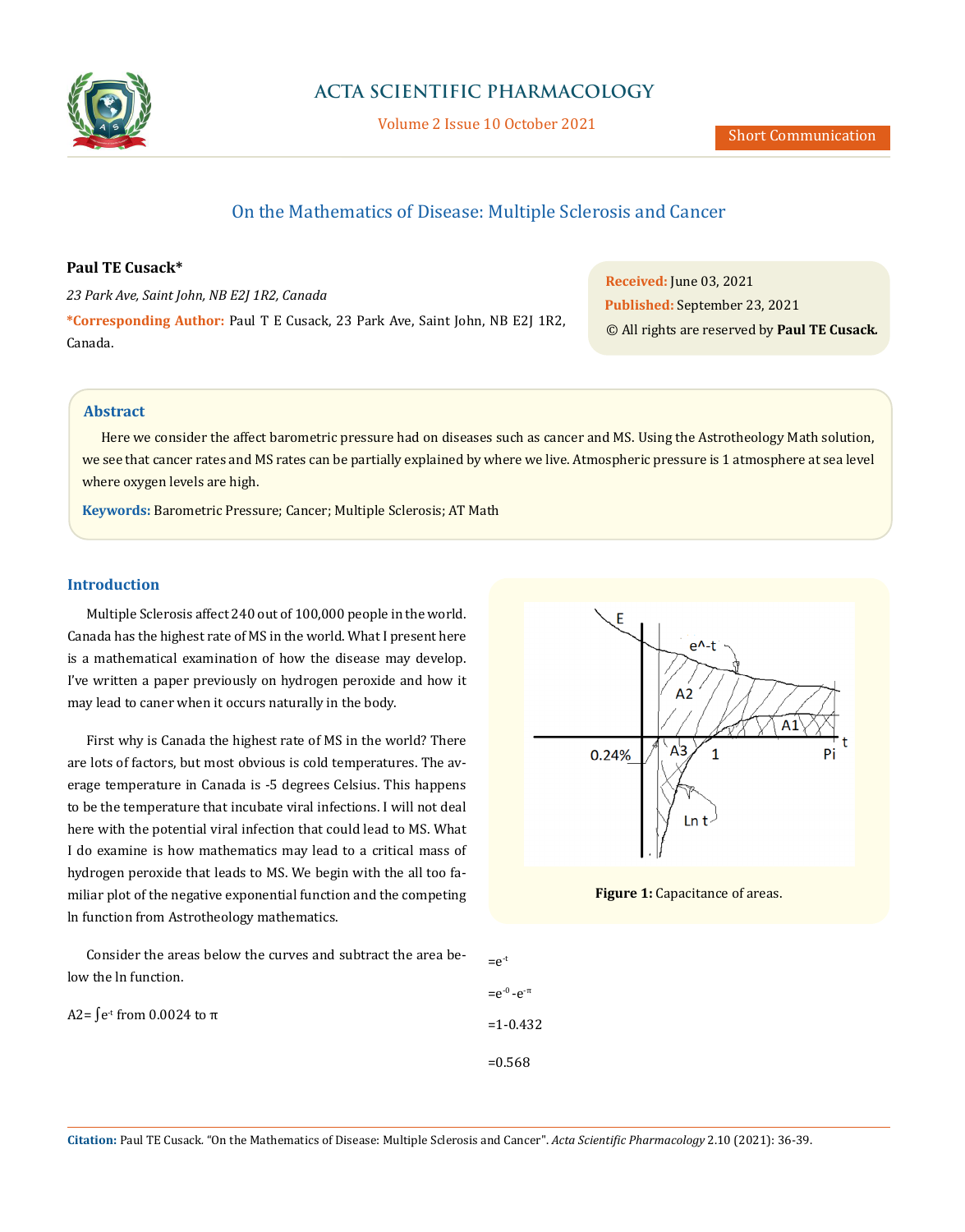#### **On the Mathematics of Disease: Multiple Sclerosis and Cancer**

| A3= ∫Ln x from 0.0024 to 1             | Ln t= $\int$ Ln e- <sup>t</sup> = $\int$ 1=t |
|----------------------------------------|----------------------------------------------|
| =xLn x -x                              | $= e^{-t}$ at t=0                            |
| $=[0.0024Ln 0.0024]-0.0024]-[1Ln 1-1]$ | Golden mean parabola                         |
| $= 23.99 - 1$                          | $x^2 - x - 1 = 0$                            |
| $= 22.99$                              | $(Ln \pi)^2$ -Ln π-1=                        |
| A1= ∫Ln x from 1to π                   | $2.9968 \sim c$                              |
| xLnx-x                                 | $e^{t}=e^{57.96}=1.016\sim1$                 |
| $=[1 \text{Ln} 1 - 1]$ -[πLn π-pi]     |                                              |

 $=-1-0.4546$ 

 $=0.5453$ 

Sum=A2+A3-A1

=0.568+22.99-0.5453

=23.0

 $\sim$ Ln 1

 $E=1/t$ 

E=Ln t

Ln  $t=1/t=v=v'$ 

tLn t -1=∫Ln t=∫y

tLn  $t-1=0$ 

t Ln t=1

 $e^t$  t =1

 $e^{t}=1/t=E$ 

 $e^t$ =E=1/t

 $t=1/e^{t=e}-t$ 

If we model the area beneath the exponential function less the are beneath the ln function as capacitance, then the R\_L\_C circuit may work to act as a mecanism for ebalancing the rates of H2O2 production vs T-Cell production.

**Figure 2:** R-L-C circuit.

 $V = R + 1/C - L$ 

4 O M

L=cos theta

R=sin theta

 $C=23$ 

37

Note that T- Cell or T-Lucosotes are the basis of the immune system . They are produced when the Thymnus gland is active in youth. This suggests that MS may be onset when the Thymus is active.

If we continue with our electrical circuit analogy, we see that the resister (or the immune T Cells) are balanced by the Inductor coil. The capactior stores electircal energy up until its maximum capaticy with is the are beneath the exponential function from the 0.24% incidence rate of MS, up until the limit of Pi is reached.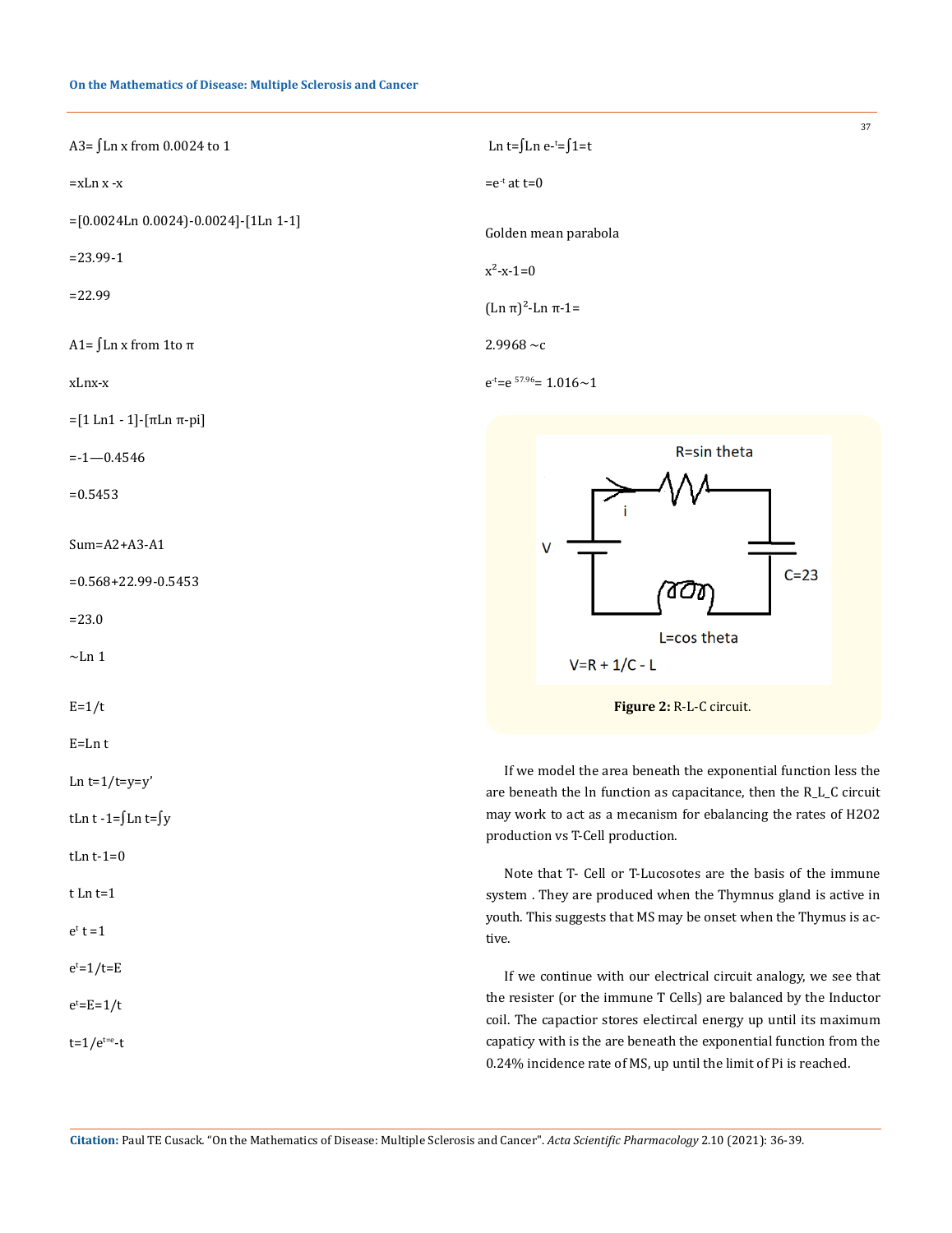# **On the Mathematics of Disease: Multiple Sclerosis and Cancer**

| $+V=iR$                              | 38<br>$P=E t = 1/t (t)=1$                                                                                                                                                                                                                                                   |
|--------------------------------------|-----------------------------------------------------------------------------------------------------------------------------------------------------------------------------------------------------------------------------------------------------------------------------|
| V=i{sin 45 -1/23-cos 45}             | $P=i^2 R$                                                                                                                                                                                                                                                                   |
| $=i(1/\sqrt{2}+0.043478-1/\sqrt{2})$ | $1=(1)^2 2 R$                                                                                                                                                                                                                                                               |
| $=i/23$                              | $R=1$                                                                                                                                                                                                                                                                       |
| $P=V \times A$<br>$=0.0434i^2$       | We consider the production of Hydrogen Peroxide by the body.<br>The energy necessary to produce H2O2 is available and is in bal-<br>ance with the emery available and required to form the OH- ion.<br>OH- is alcohol. I wonder if alcohol is not the culprit attacking the |
| $P=i^{\wedge}R$<br>$R = 0.0434$      | fatty acids on the myelin sheath that protects the nerve axons that<br>will lead to MS? Protein is also present in the myelin sheath. I don't<br>consider proteins here.                                                                                                    |
|                                      | Hydrogen Peroxide=34.02 g/mol.                                                                                                                                                                                                                                              |
| $LnR = Pi$<br>=t                     | An Oxygen=16.01g/mol which binds with water to form H2O2<br>(Hydrogen Peroxide).                                                                                                                                                                                            |
| $E=1/t$                              | 1 Amp=1Coulomb/sec= 1.602 e- per second.                                                                                                                                                                                                                                    |
| $=1/LnR$                             | 16.01 x 1.602=256                                                                                                                                                                                                                                                           |
| $E$ x Ln R=1=dE/dt=t                 | $E=Mc^2$                                                                                                                                                                                                                                                                    |
| Integrate                            | $=(256)(2.9968)^{2}$                                                                                                                                                                                                                                                        |
| $E = t^2/2$                          | $= 23.0$                                                                                                                                                                                                                                                                    |
| At $t=1$                             | $Ln(23)=Pi$                                                                                                                                                                                                                                                                 |
| $E = 1/2$                            | Area from 0-0.24% = 101.325 = 1 atm Barometric Pressure.                                                                                                                                                                                                                    |
| $T=1/E=1/(1/2)=2$ -V                 | Bar Press: 101.325 kPa                                                                                                                                                                                                                                                      |
| $P=V \times A$                       | 101.3277/0.24%                                                                                                                                                                                                                                                              |
| Et=VA                                | $=4222$                                                                                                                                                                                                                                                                     |
| $(1/2)(1)=2A$                        | $=1/23685$                                                                                                                                                                                                                                                                  |
| $A=1$                                | $=1/3.16 \sim 1/\pi$                                                                                                                                                                                                                                                        |
| $P=V \times A$                       | freq of the human mind.                                                                                                                                                                                                                                                     |
| $=2(1)=2$                            | Head + Pressure + Kinemic Energy = C                                                                                                                                                                                                                                        |
|                                      |                                                                                                                                                                                                                                                                             |